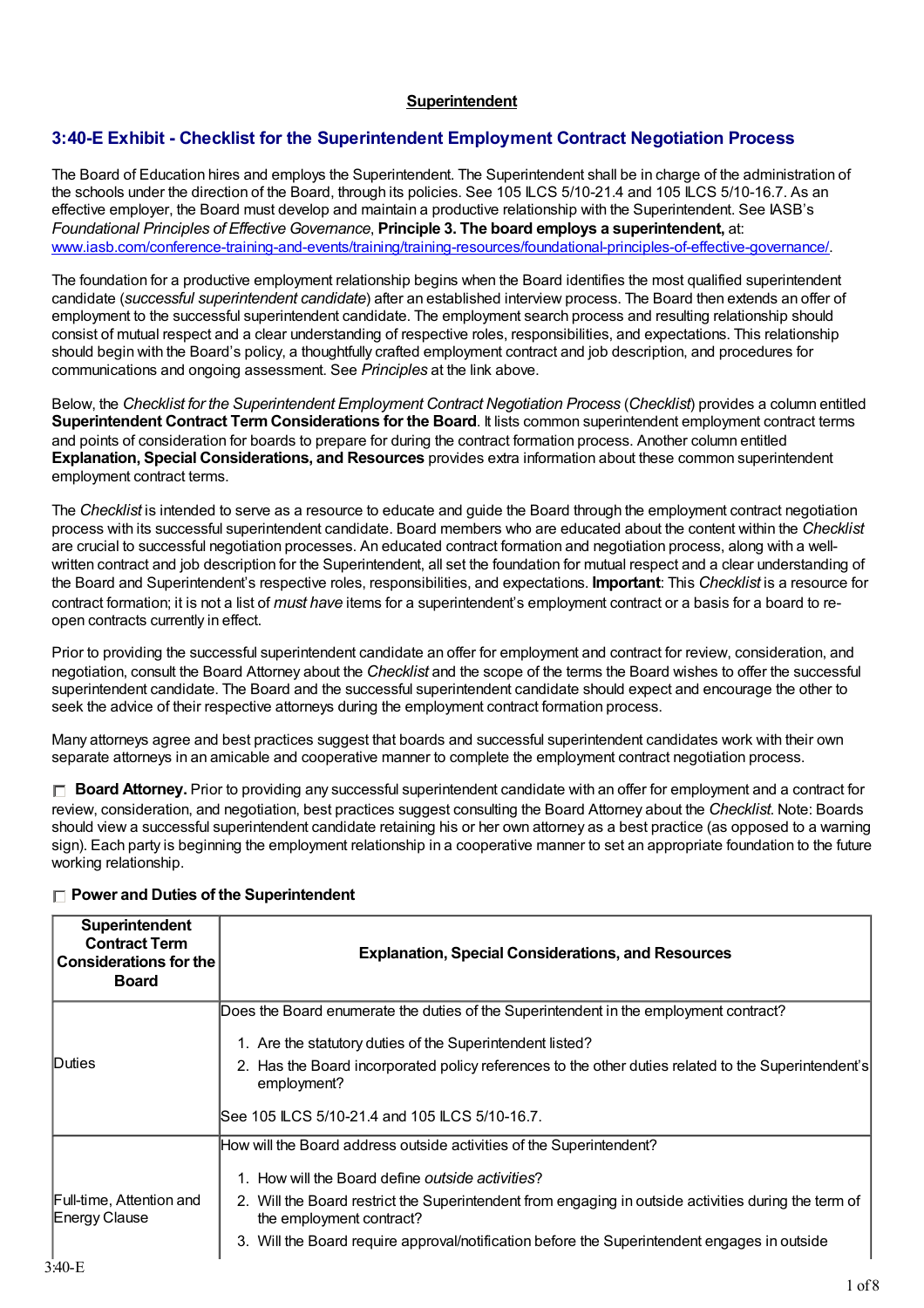## **Employment and Compensation**

| Superintendent<br><b>Contract Term</b><br><b>Considerations for the</b><br><b>Board</b> | <b>Explanation, Special Considerations, and Resources</b>                                                                                                                                                                                                                                                                                                                       |
|-----------------------------------------------------------------------------------------|---------------------------------------------------------------------------------------------------------------------------------------------------------------------------------------------------------------------------------------------------------------------------------------------------------------------------------------------------------------------------------|
|                                                                                         | A superintendent's employment contract may not exceed five years. If its duration is two to five years,<br>the contract must reference goals and suspension of tenure.                                                                                                                                                                                                          |
| Duration of Contract                                                                    | No performance-based contract shall be extended or rolled over prior to its scheduled expiration<br>unless all the performance and improvement goals contained in the contract have been met. See 105<br>LCS 5/10-23.8.                                                                                                                                                         |
|                                                                                         | If the duration is one year or less, then the contract need not reference goals or suspension of tenure.                                                                                                                                                                                                                                                                        |
|                                                                                         | Special Considerations for the Board may include:                                                                                                                                                                                                                                                                                                                               |
|                                                                                         | 1. What is the estimated Board contribution to the Teachers' Retirement System (TRS) for any<br>raises above six percent (40 ILCS 5/15-155(g), amended by P.A. 101-10) prior to retirement?                                                                                                                                                                                     |
| Salary                                                                                  | 2. What is the cost shift implication for the District if the Board offers or later agrees to a salary<br>that is equal to or greater than the governor's statutory salary of \$177,412 (P.A. 100-23 now<br>makes school districts responsible for paying the actuarial cost of the pension benefits earned<br>on the portion of a TRS member's salary that exceeds \$177,412)? |
|                                                                                         | 3. Do any administrative cost cap triggers exist (105 LCS 5/17-1.5)?                                                                                                                                                                                                                                                                                                            |
|                                                                                         | Items the Board may see the successful superintendent candidate request of it:                                                                                                                                                                                                                                                                                                  |
|                                                                                         | 1. A fixed salary for each year of the contract.                                                                                                                                                                                                                                                                                                                                |
|                                                                                         | 2. A guaranteed minimum salary.                                                                                                                                                                                                                                                                                                                                                 |
|                                                                                         | 3. Compensation increases.                                                                                                                                                                                                                                                                                                                                                      |
|                                                                                         | Any contract that contains a condition of severance pay must include the following provisions required<br>by the Government Severance Pay Act (GSPA), 5 ILCS 415/10, added by P.A. 100-895:                                                                                                                                                                                     |
|                                                                                         | 1. A restriction to an amount not exceeding 20 weeks of compensation; and                                                                                                                                                                                                                                                                                                       |
| Severance Agreements                                                                    | 2. A prohibition for any severance if the Superintendent is fired for <i>misconduct</i> by the Board. See<br>the Severance Pay row under the Changes to the Superintendent's Employment Contract<br>subhead below for a definition of what misconduct means in the context of this law.                                                                                         |
|                                                                                         | How does the Board want to address:                                                                                                                                                                                                                                                                                                                                             |
| <b>Teachers Retirement</b><br>System (TRS) & Teacher<br>Health Insurance (THIS)         | 1. Pension contributions (TRS-THIS)?<br>2. Inclusion of salary and other compensation in the payment of TRS and THIS? Or, will TRS and<br>THIS be in addition to salary and other compensation?<br>3. Unforeseen pension reform issues?                                                                                                                                         |

## **Conditions of Employment**

| Superintendent<br><b>Contract Term</b><br><b>Considerations for the</b><br><b>Board</b> | <b>Explanation, Special Considerations, and Resources</b>                                                                                                                                                                                                                  |
|-----------------------------------------------------------------------------------------|----------------------------------------------------------------------------------------------------------------------------------------------------------------------------------------------------------------------------------------------------------------------------|
| Administrative License                                                                  | Does the Board want to require the successful superintendent candidate to guarantee that as the<br>future Superintendent of the District, he or she has and will maintain the appropriate licensure<br>throughout the employment contract?                                 |
| Criminal Background<br>Check Law                                                        | 105 LCS 5/10-21.9, amended by P.A.s 101-531 and 101-643. See also PRESS sample policy 5:30,<br>Hiring Process and Criteria, and the subhead entitled Fingerprint-based Criminal History Records<br>Information Check in administrative procedure 5:30-AP2, Investigations. |
| $3:40-F$                                                                                | Does the Board want to require additional background inquiries beyond the fingerprint-based criminal                                                                                                                                                                       |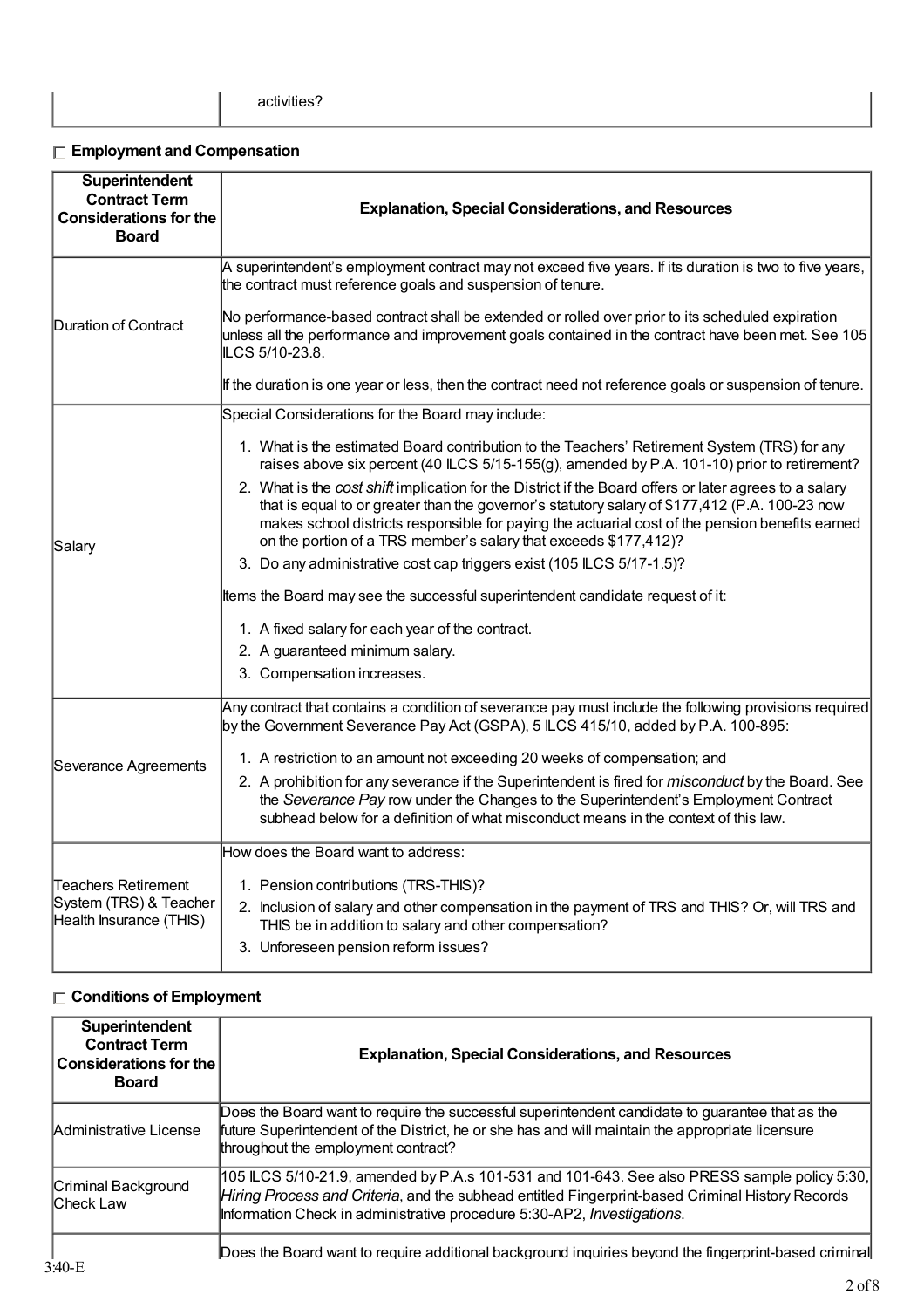|                                | history records information check required by 105 ILCS 5/10-21.9, amended by P.A.s 101-531 and<br>101-643, and discussed above? If yes, consult the Board Attorney and consider the following laws:                                                                                                                                                                                                                                                                                                                                                                                                                                                                       |
|--------------------------------|---------------------------------------------------------------------------------------------------------------------------------------------------------------------------------------------------------------------------------------------------------------------------------------------------------------------------------------------------------------------------------------------------------------------------------------------------------------------------------------------------------------------------------------------------------------------------------------------------------------------------------------------------------------------------|
|                                | 15 U.S.C. § 1681 et seq., Federal Fair Credit Reporting Act (FCRA), is a federal law that regulates<br>the gathering and use of information about consumers by third party consumer reporting agencies,<br>including credit information, criminal background, driving record, personal characteristics/reputation,<br>etc. The law requires consumer reporting agencies to comply with certain procedural notice<br>requirements when gathering information from a consumer.                                                                                                                                                                                              |
|                                | 820 ILCS 75/, III. Job Opportunities for Qualified Applicants Act, prohibits employers from inquiring<br>about an applicant's criminal history until the application has been determined qualified and notified<br>that he/she has been selected for an interview (a/k/a ban the box law).                                                                                                                                                                                                                                                                                                                                                                                |
|                                | 820 ILCS 55/, III. Right to Privacy in the Workplace Act (RPWA), prohibits employers from:                                                                                                                                                                                                                                                                                                                                                                                                                                                                                                                                                                                |
| Other Background Check<br>Laws | 1. Requesting, coercing, or requiring any employee or prospective employee to provide a user<br>name and password for any personal online account;                                                                                                                                                                                                                                                                                                                                                                                                                                                                                                                        |
|                                | 2. Requesting, coercing, or requiring an employee or applicant to invite the employer to have<br>access to that individual's personal online account; and                                                                                                                                                                                                                                                                                                                                                                                                                                                                                                                 |
|                                | 3. Taking an adverse employment action against an individual (including refusal to hire) based on<br>that individual's use of a lawful product off District property during nonworking hours, i.e.,<br>tobacco, cannabis, or alcohol. (Note: RPWA allows employers to regulate employees' use of<br>those lawful products that impair an employee's ability to perform the employee's assigned<br>duties. See policy 5:50, Drug- and Alcohol-Free Workplace; E-Cigarette, Tobacco, and<br>Cannabis Prohibition, and its f/ns).                                                                                                                                            |
|                                | 820 ILCS 70/, III. Employee Credit Privacy Act, prohibits employers from inquiring into an individual's<br>credit history or taking action against an employee based such history unless a satisfactory credit<br>history is a bona fide occupational requirement, which is further defined in the statute. The job<br>descriptions of superintendents generally meet this standard because they: (1) describe a managerial<br>position that involves direction of school districts; (2) include signatory power over more than \$100;<br>and (3) involve having access to confidential and financial information. Note: Any one of these<br>grounds alone is sufficient. |
|                                | 105 ILCS 5/24-5 requires new employees to submit evidence of physical fitness to perform assigned<br>duties and freedom from communicable diseases.                                                                                                                                                                                                                                                                                                                                                                                                                                                                                                                       |
| Medical Examination            | The Americans with Disabilities Act allows medical inquiries of current employees only when they are<br>job-related and consistent with business necessity or part of a voluntary employee wellness program.<br>$42$ U.S.C. §12112(d)(4). Districts may deny jobs to individuals with disabilities who pose a direct<br>threat to the health or safety of others in the workplace, provided that a reasonable accommodation<br>would not either eliminate the risk or reduce it to an acceptable level. 42 U.S.C. §12113; 29 C.F.R.<br>Part 1630.2(r).                                                                                                                    |
|                                | See also PRESS sample policy 5:30, Hiring Process and Criteria, specifically f/ns 23 and 24.                                                                                                                                                                                                                                                                                                                                                                                                                                                                                                                                                                              |
|                                | Suspension of Tenure                                                                                                                                                                                                                                                                                                                                                                                                                                                                                                                                                                                                                                                      |
|                                | With multi-year contracts and multi-year extensions, superintendents waive their rights to tenure in a<br>school district, but no previously acquired tenure may be lost.                                                                                                                                                                                                                                                                                                                                                                                                                                                                                                 |
| Tenure                         | Continued Tenure                                                                                                                                                                                                                                                                                                                                                                                                                                                                                                                                                                                                                                                          |
|                                | Superintendents serving multiple one year contracts may still accrue service toward and acquire<br>ltenure.                                                                                                                                                                                                                                                                                                                                                                                                                                                                                                                                                               |
|                                | See 105 ILCS 5/10-23.8 and the <i>Duration of Contract</i> row in the Employment and Compensation<br>checkbox, above.                                                                                                                                                                                                                                                                                                                                                                                                                                                                                                                                                     |

## **Evaluations and Goals**

| Superintendent<br><b>Contract Term</b><br><b>Considerations for the</b><br><b>Board</b> | <b>Explanation, Special Considerations, and Resources</b>                                                           |
|-----------------------------------------------------------------------------------------|---------------------------------------------------------------------------------------------------------------------|
|                                                                                         | <b>ACE II OO FMO OO O</b> as a stage of a late of a second contract to the late the second contract of the stage of |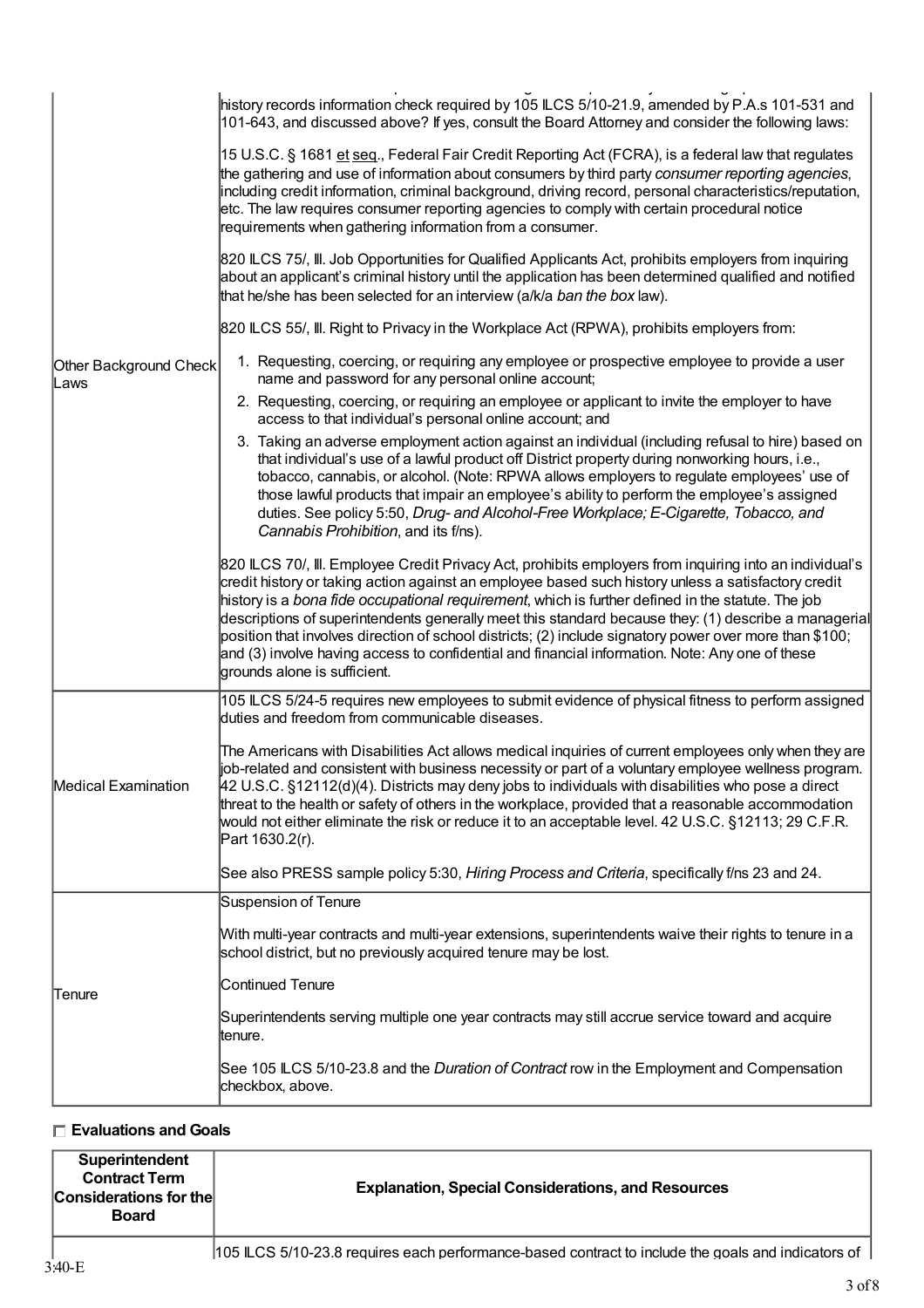|                                                | student performance and academic improvement determined and used by the Board to measure the<br>performance and effectiveness of the Superintendent and other information as the Board may<br>determine.                                                                                                                                                                                                                           |
|------------------------------------------------|------------------------------------------------------------------------------------------------------------------------------------------------------------------------------------------------------------------------------------------------------------------------------------------------------------------------------------------------------------------------------------------------------------------------------------|
|                                                | Regarding its goals and indicators, has the Board:                                                                                                                                                                                                                                                                                                                                                                                 |
|                                                | 1. At minimum, addressed student performance and academic achievement (105 LCS 5/10-23.8<br>states "and other information as the Board may determine")?<br>2. Included them in the body of the employment contract? Or as an exhibit to it?                                                                                                                                                                                        |
|                                                | 3. Set them to be:                                                                                                                                                                                                                                                                                                                                                                                                                 |
|                                                | a. Measurable and achievable, i.e., are they within the Superintendent's control?<br>b. Objective, subjective or a combination of both?                                                                                                                                                                                                                                                                                            |
|                                                | 4. Set a timeline for achievement, and if so is it on an:                                                                                                                                                                                                                                                                                                                                                                          |
| Board Goals and<br>Indicators of Student       | a. Annual basis?                                                                                                                                                                                                                                                                                                                                                                                                                   |
| Performance and                                | b. Prior to completion of the employment contract?                                                                                                                                                                                                                                                                                                                                                                                 |
| Academic Achievement<br>for the Superintendent | 5. Set them as procedural, substantive, or a combination of both?                                                                                                                                                                                                                                                                                                                                                                  |
|                                                | For more information about setting goals and indicators for superintendents regarding student<br>performance and academic achievement, see:                                                                                                                                                                                                                                                                                        |
|                                                | www.iasb.com/conference-training-and-events/training/workshops/                                                                                                                                                                                                                                                                                                                                                                    |
|                                                | Contact a Field Services Director regarding the following IASB workshops and/or offerings that may<br>set the stage for school boards to hold their superintendents accountable for district performance,<br>including academic achievement:                                                                                                                                                                                       |
|                                                | Setting District Goals and Direction (leads a board and superintendent to develop their own district-<br>language for specific measurable, and attainable goals and indicators)                                                                                                                                                                                                                                                    |
|                                                | The Superintendent Evaluation Process (describes an effective method of holding the superintendent<br>accountable)                                                                                                                                                                                                                                                                                                                 |
|                                                | The Board and its Superintendent (workshop assisting a board in developing an effective relationship<br>with its superintendent).                                                                                                                                                                                                                                                                                                  |
|                                                | Once the Board has developed its goals and indicators (as discussed immediately above), 105 ILCS<br>5/10-20, 5/10-23, and 5/10-23.8 require the Board to:                                                                                                                                                                                                                                                                          |
|                                                | 1. "Direct, through policy, its superintendent in his or her charge of the administration of the school<br>district;" and                                                                                                                                                                                                                                                                                                          |
|                                                | 2. Evaluate the superintendent in his or her "administration of school board policies and his or her<br>stewardship of the assets of the district."                                                                                                                                                                                                                                                                                |
|                                                | How will the Board evaluate the successful superintendent candidate upon its outlined goals and<br>indicators?                                                                                                                                                                                                                                                                                                                     |
|                                                | Does the Board state when it will evaluate the successful superintendent candidate upon the goals and<br>indicators that it set? Note: Some districts do not consider the superintendent evaluation to be a one-<br>time event and put an on-going process into place. Contrast other districts, which depending upon<br>their preferences, generally find the best time of year to evaluate is in the winter or early springtime. |
| Superintendent                                 | Is the Board or the successful superintendent candidate responsible to trigger the components of the<br>Superintendent's evaluation process?                                                                                                                                                                                                                                                                                       |
| Evaluation                                     | What evaluation instrument will be used? How will the evaluation be documented?                                                                                                                                                                                                                                                                                                                                                    |
|                                                | Will an evaluation instrument be outlined by the Board in its employment contract with the successful<br>superintendent candidate?                                                                                                                                                                                                                                                                                                 |
|                                                | Is the evaluation instrument the Board will use tied to its goals and indicators of student performance<br>and academic improvement and other information as the Board may determine?                                                                                                                                                                                                                                              |
|                                                | For more information about best practices when planning for and evaluating the Superintendent, see:                                                                                                                                                                                                                                                                                                                                |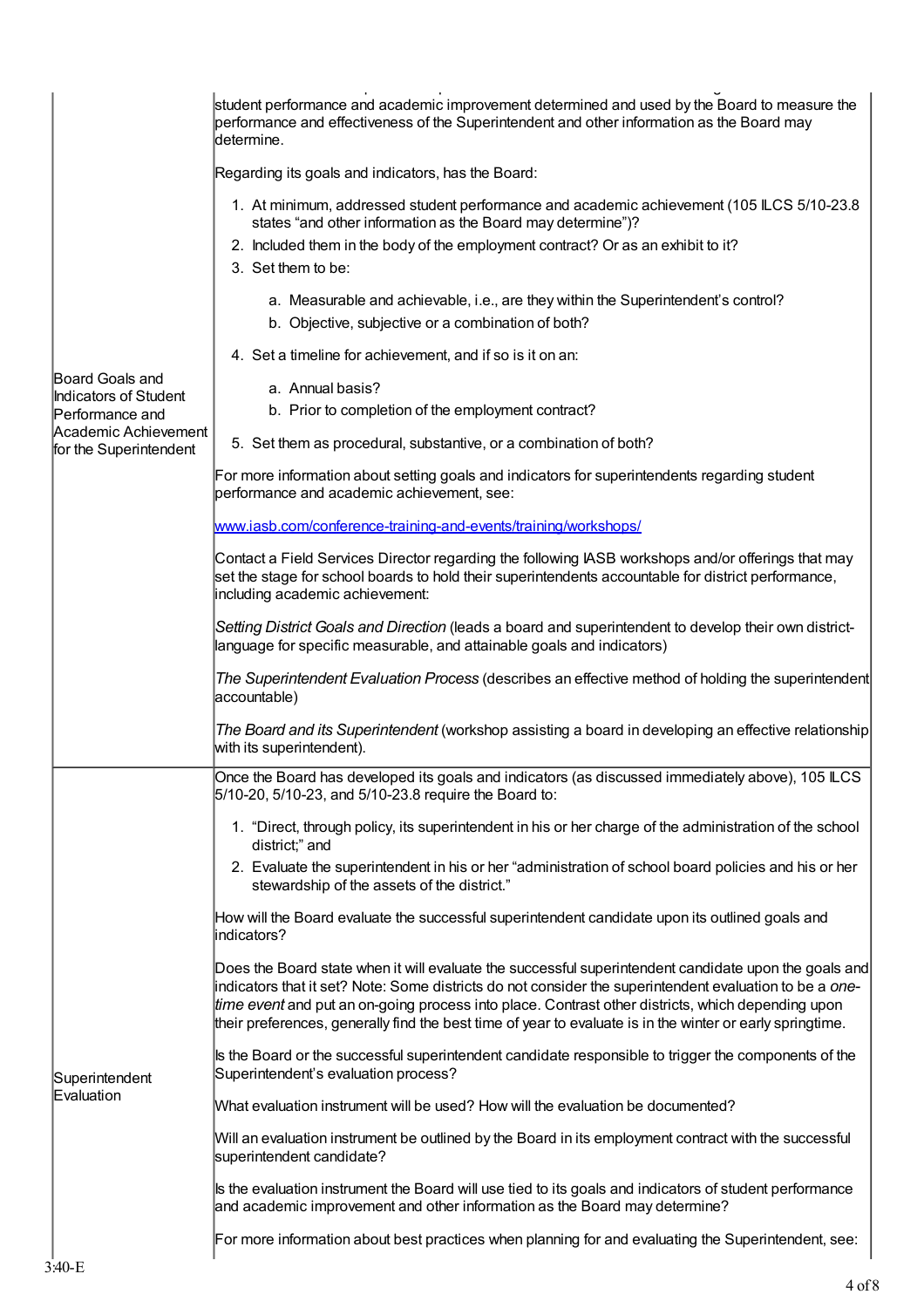| The Superintendent Evaluation Process at: www.iasb.com/training/superintendent-evaluation-<br>process.pdf:                                                                                                                                                                                                                                                                                                                           |
|--------------------------------------------------------------------------------------------------------------------------------------------------------------------------------------------------------------------------------------------------------------------------------------------------------------------------------------------------------------------------------------------------------------------------------------|
| IASB's Foundational Principles of Effective Governance, Principle 3. The board employs a<br>superintendent, at: www.iasb.com/conference-training-and-events/training/training-<br>resources/foundational-principles-of-effective-governance/; stating "the board employs and evaluates<br>one person — the superintendent — and holds that person accountable for district performance and<br>compliance with written board policy." |

## **Expenses and Benefits**

| Superintendent<br><b>Contract Term</b><br><b>Considerations for the</b><br><b>Board</b> | <b>Explanation, Special Considerations, and Resources</b>                                                                                                                                                  |
|-----------------------------------------------------------------------------------------|------------------------------------------------------------------------------------------------------------------------------------------------------------------------------------------------------------|
|                                                                                         | How will the Board address expenses and allowances in its employment contract negotiations with<br>the successful superintendent candidate?                                                                |
|                                                                                         | <b>Business</b>                                                                                                                                                                                            |
|                                                                                         | 1. What standard will the Board use, e.g., reasonable, itemized, etc.?<br>2. Will the Board designate the Board President or another individual to review and/or approve the<br>Superintendent's expenses? |
| Expenses and                                                                            | Transportation                                                                                                                                                                                             |
| Allowances                                                                              | Will the Board reimburse travel? If yes, what types of travel will the board reimburse? Some<br>transportation topics that successful superintendent candidates request discussion about include:          |
|                                                                                         | 1. Vehicle insurance reimbursement(s)                                                                                                                                                                      |
|                                                                                         | 2. Vehicle repair reimbursement(s)                                                                                                                                                                         |
|                                                                                         | 3. A travel allowance only at either a set amount or the District's per mile rate                                                                                                                          |
|                                                                                         | 4. A vehicle                                                                                                                                                                                               |
|                                                                                         | 5. Out-of-district travel                                                                                                                                                                                  |
|                                                                                         | Will the Board address insurance in its employment contract negotiations with the successful<br>superintendent candidate?                                                                                  |
| <b>Insurance</b>                                                                        | Some items successful superintendent candidates request include:                                                                                                                                           |
|                                                                                         | 1. Insurance contributions as part of a Cafeteria Plan, or in the alternative, the Board paying the<br>premiums.                                                                                           |
|                                                                                         | 2. Specific insurance coverages from the Board, such as health, dental, vision, life, disability, etc.                                                                                                     |
|                                                                                         | Will the Board address vacation days in its employment contract negotiations with the successful<br>superintendent candidate? If yes, then:                                                                |
|                                                                                         | 1. How many days?                                                                                                                                                                                          |
| Nacation                                                                                | 2. Will vacation days accumulate? And, if so, how?                                                                                                                                                         |
|                                                                                         | 3. Will the Board designate itself, the Board President, or a Board officer to approve or receive<br>notification from the Superintendent prior to taking a vacation? If yes, describe the process.        |
|                                                                                         | 4. Will the Board address reimbursement for unused days?                                                                                                                                                   |
|                                                                                         | 5. Will vacation days need to be used for days off during winter or spring breaks?                                                                                                                         |
|                                                                                         | Will the Board address sick days in its employment contract negotiations with the successful<br>superintendent candidate? If yes, then:                                                                    |
|                                                                                         | 1. Will sick leave be limited to annual sick leave days in the District's teachers' contract or will a<br>different amount be provided?                                                                    |
| Sick Leave/Days                                                                         | 2. How will sick day accumulation be addressed?                                                                                                                                                            |
|                                                                                         | 3. Will the Board designate itself, the Board President, or a Board officer to approve or receive<br>notification from the Superintendent prior to taking or upon returning from a sick day? If yes,       |
|                                                                                         |                                                                                                                                                                                                            |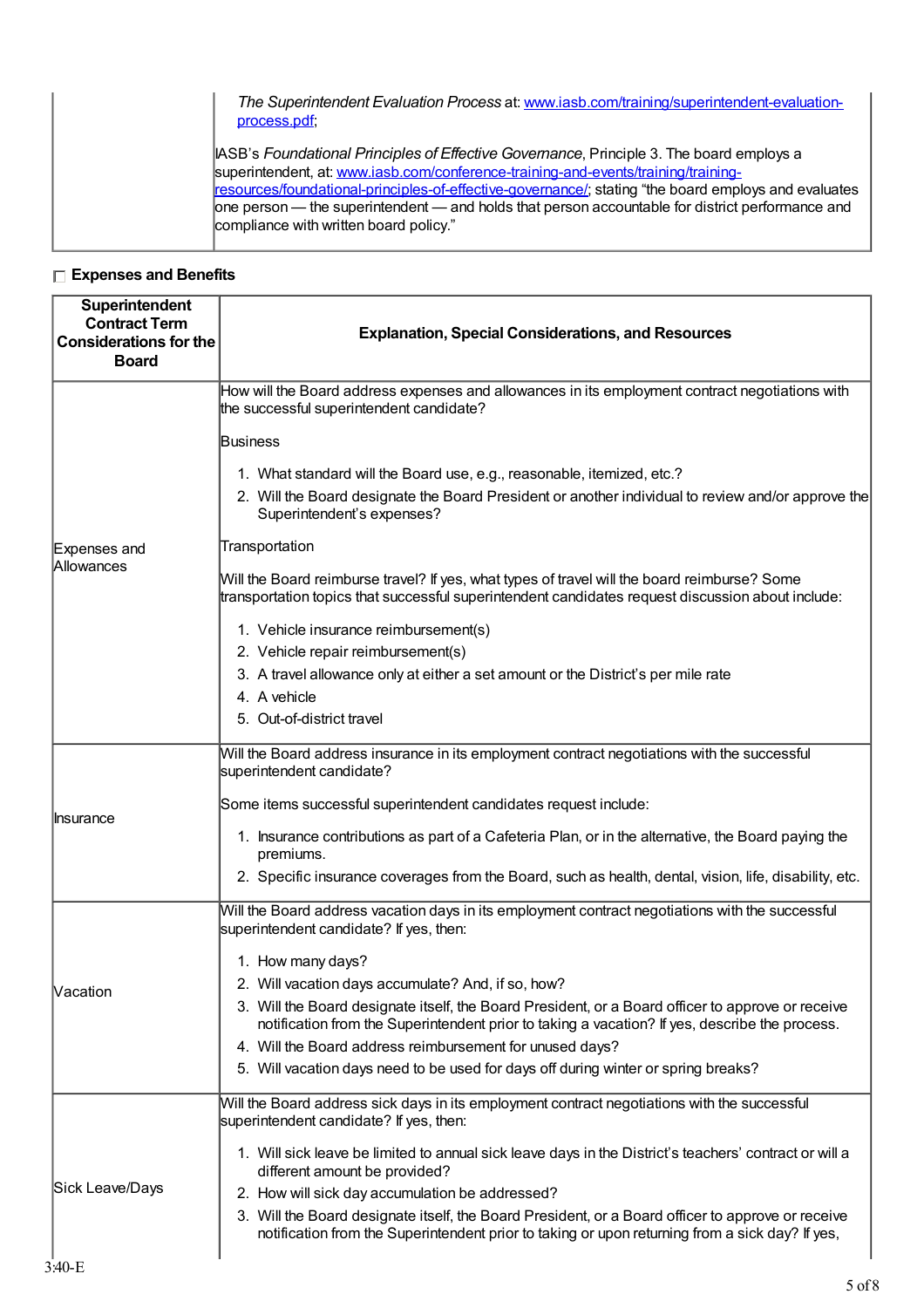|                                              | describe the process.                                                                                                                                                                                             |
|----------------------------------------------|-------------------------------------------------------------------------------------------------------------------------------------------------------------------------------------------------------------------|
| Professional Activities<br>and Organizations | Will the Board address memberships in professional activities/organizations and/or community<br>organizations its employment contract negotiations with the successful superintendent candidate? If<br>yes, then: |
| Memberships in<br>Community                  | 1. How many organizations will the Board allow the Superintendent to join?                                                                                                                                        |
| Organizations                                | 2. Which organizations will be allowed?                                                                                                                                                                           |
|                                              | 3. What is the Board's limit for the cost of dues to professional organizations?                                                                                                                                  |
|                                              | Will the Board address any type of payment(s) upon the Superintendent's retirement? If yes, then:                                                                                                                 |
|                                              | 1. Has the Board thoroughly examined and addressed:                                                                                                                                                               |
|                                              | a. Any consequences or other penalties to it?                                                                                                                                                                     |
|                                              | b. The impact of any prior salary increases?                                                                                                                                                                      |
| Retirement                                   | c. Potential pension reform issues?                                                                                                                                                                               |
|                                              | 2. Often, a successful superintendent candidate's attorney has interest in the following issues:                                                                                                                  |
|                                              | a. Available post-retirement options available, e.g., payments for sick/vacation days, post-<br>retirement insurance, longevity annuity payment, etc.                                                             |
|                                              | b. Whether a potential retirement payment will be properly creditable for TRS purposes.<br>Note: Ultimately, only TRS has the authority to determine creditability.                                               |
|                                              | Will the Board address any type of annuities and other deferred compensation issues? If yes, then:                                                                                                                |
| Annuities and Other<br>Deferred Compensation | 1. Will it offer such compensation in addition to the Superintendent's agreed-upon salary?                                                                                                                        |
|                                              | 2. Will it contribute creditable earnings for TRS purposes?                                                                                                                                                       |

#### **Changes to the Superintendent's Employment Contract**

| Superintendent<br><b>Contract Term</b><br><b>Considerations for the</b><br><b>Board</b> | <b>Explanation, Special Considerations, and Resources</b>                                                                                                                                                                                                                                                                                                                                                                                                                                        |
|-----------------------------------------------------------------------------------------|--------------------------------------------------------------------------------------------------------------------------------------------------------------------------------------------------------------------------------------------------------------------------------------------------------------------------------------------------------------------------------------------------------------------------------------------------------------------------------------------------|
|                                                                                         | How will the Board and successful superintendent candidate agree to address orderly end to the<br>employment contract when the Board chooses not to renew it?                                                                                                                                                                                                                                                                                                                                    |
| Non-Renewal at End of<br>lContract                                                      | 1. Will there be a non-renewal notification date? Do both parties' attorneys find it reasonable?<br>2. Will the Board require the Superintendent to remind it of the non-renewal date?<br>3. Will there be any agreement to a clause for an automatic one-year renewal if the Board fails to<br>provide end-of-contract non-renewal notification?                                                                                                                                                |
|                                                                                         | 4. Will the Board agree to language in the employment contract that would provide the<br>Superintendent with a hearing upon non-renewal?                                                                                                                                                                                                                                                                                                                                                         |
| Renewal at End of<br>lContract                                                          | Will the Board agree to a procedure for renewing the employment contract at its end? If yes, then:<br>1. What date would be the earliest that the Board could renew its employment contract with the<br>Superintendent?<br>2. What criteria will the Board base its renewal upon? For example, some boards base renewal<br>upon superintendents achieving their stated goals and indicators of student performance and<br>academic improvement and other information they required.              |
| <b>Contract Extensions</b>                                                              | Will the Board agree to allow for an extension of its employment contract during its term? If yes, then:<br>1. Will the Board agree to extend it during its term if the Board determines that the Superintendent<br>successfully met all of the Board's stated goals and indicators of student performance and<br>academic improvement and other information it required?<br>2. Will the Board agree to extend a one-year contract when the Superintendent is not required to<br>meet any goals? |
|                                                                                         | See 105 ILCS 5/10-23.8.                                                                                                                                                                                                                                                                                                                                                                                                                                                                          |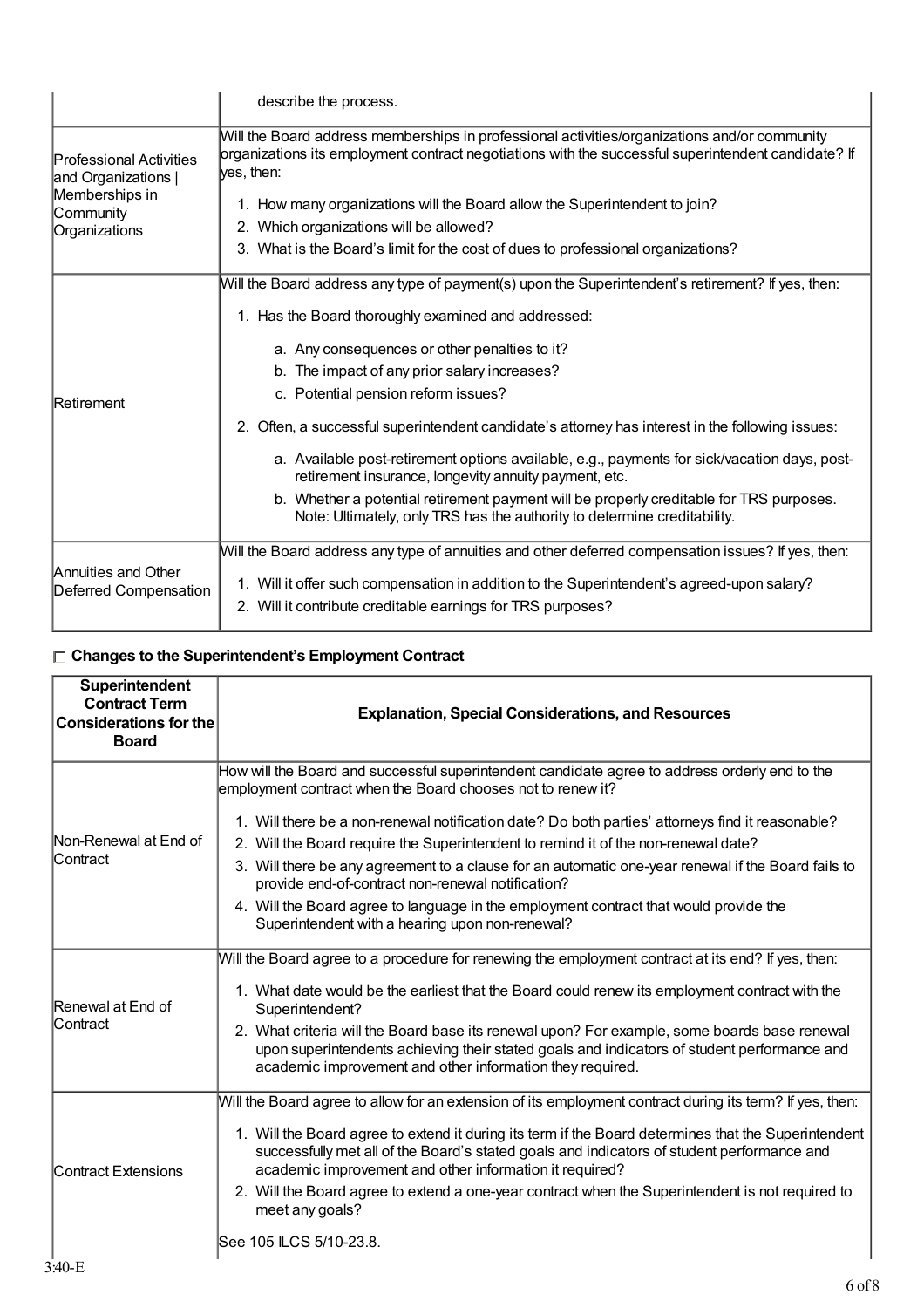|                     | If the successful superintendent candidate accepts employment with the Board and becomes the<br>Superintendent, how will the Board outline the grounds and procedures for terminating the<br>Superintendent's employment during the contract's term?                                                                                                                                                                                                 |
|---------------------|------------------------------------------------------------------------------------------------------------------------------------------------------------------------------------------------------------------------------------------------------------------------------------------------------------------------------------------------------------------------------------------------------------------------------------------------------|
|                     | 1. Will the Board and the successful superintendent candidate agree to terminate it upon mutual<br>agreement?                                                                                                                                                                                                                                                                                                                                        |
|                     | 2. Will the Board allow retirement to be an appropriate reason for terminating its employment<br>contract with the Superintendent? And if so, will the Board require reasonable notice from its<br>Superintendent?                                                                                                                                                                                                                                   |
|                     | 3. Could either the Board or Superintendent terminate the employment contract without cause by<br>providing notice to the other?                                                                                                                                                                                                                                                                                                                     |
|                     | 4. Will the Board terminate the employment contract for permanent disability of the<br>Superintendent?                                                                                                                                                                                                                                                                                                                                               |
|                     | a. How will the Board define permanent disability in the contract?                                                                                                                                                                                                                                                                                                                                                                                   |
|                     | b. Will the Board require the Superintendent to obtain a permanent disability determination<br>through physician certification, and/or                                                                                                                                                                                                                                                                                                               |
|                     | c. Will the Board consider duration of absence; e.g., 90-days after exhaustion of available<br>leave, whichever is greater?                                                                                                                                                                                                                                                                                                                          |
| <b>Terminations</b> | See PRESS sample policy 5:180, Temporary Illness or Temporary Incapacity.                                                                                                                                                                                                                                                                                                                                                                            |
|                     | 5. What standard will the Board use to terminate the employment contract for cause? Items to<br>consider include:                                                                                                                                                                                                                                                                                                                                    |
|                     | a. Any conduct detrimental/prejudicial to the District;*                                                                                                                                                                                                                                                                                                                                                                                             |
|                     | b. Just cause;                                                                                                                                                                                                                                                                                                                                                                                                                                       |
|                     | c. Sufficient to dismiss a tenured teacher;                                                                                                                                                                                                                                                                                                                                                                                                          |
|                     | d. Material breach of contract; or                                                                                                                                                                                                                                                                                                                                                                                                                   |
|                     | e. Not arbitrary and capricious.                                                                                                                                                                                                                                                                                                                                                                                                                     |
|                     | *50 ILCS 205/3c, amended by P.A. 100-1040, requires a school district to post on its website and<br>make available to news media specific information about severance agreements that it enters into<br>because an employee or contractor was found to have engaged in sexual harassment or sexual<br>discrimination, as defined by the III. Human Rights Act or Title VII of the Civil Rights Act of 1964.<br>See Severance Pay row directly below. |
|                     |                                                                                                                                                                                                                                                                                                                                                                                                                                                      |
|                     | 6. Will the Board agree to provisions for hearing and due process for the Superintendent?<br>7. How will the Board address death of its Superintendent during the duration of the employment<br>contract?                                                                                                                                                                                                                                            |
|                     | Any renewal or renegotiation that adds a condition of severance pay must include the following                                                                                                                                                                                                                                                                                                                                                       |
|                     | provisions of GSPA, 5 LCS $415/10(a)(1)$ , added by P.A. 100-895:                                                                                                                                                                                                                                                                                                                                                                                    |
|                     | 1. A restriction to an amount not exceeding 20 weeks of compensation; and                                                                                                                                                                                                                                                                                                                                                                            |
| Severance Pay       | 2. A prohibition for any severance if the Superintendent is fired for <i>misconduct</i> by the Board. This                                                                                                                                                                                                                                                                                                                                           |
|                     | law defines misconduct to include sexual harassment and/or discrimination. But 50 ILCS                                                                                                                                                                                                                                                                                                                                                               |
|                     | 205/3c, amended by P.A. 100-1040, limits sexual harassment or discrimination to instances                                                                                                                                                                                                                                                                                                                                                            |
|                     | when an employee is "found to have engaged in sexual harassment or sexual discrimination, as<br>defined by the III. Human Rights Act or Title VII of the Civil Rights Act of 1964." For more                                                                                                                                                                                                                                                         |
|                     | discussion about these laws, see f/n 6 in policy 2:260, Uniform Grievance Procedure.                                                                                                                                                                                                                                                                                                                                                                 |
|                     | Will the Board agree to liquidate damages with its Superintendent if one or the other terminates the<br>employment contract?                                                                                                                                                                                                                                                                                                                         |
| Liquidated Damages  | 1. Have both the Board and the successful superintendent candidate discussed the practical<br>consequences of a liquidated damages clause with their respective attorneys?                                                                                                                                                                                                                                                                           |
|                     | 2. If the Board terminates the contract, has it discussed with the Board Attorney how it can avoid<br>litigation with its former Superintendent?                                                                                                                                                                                                                                                                                                     |
| Amendments          | How will the Board and Superintendent agree to allow for amendments to the employment contract?                                                                                                                                                                                                                                                                                                                                                      |
|                     |                                                                                                                                                                                                                                                                                                                                                                                                                                                      |

# **What technical clauses need to be in the Superintendent's employment contract?**